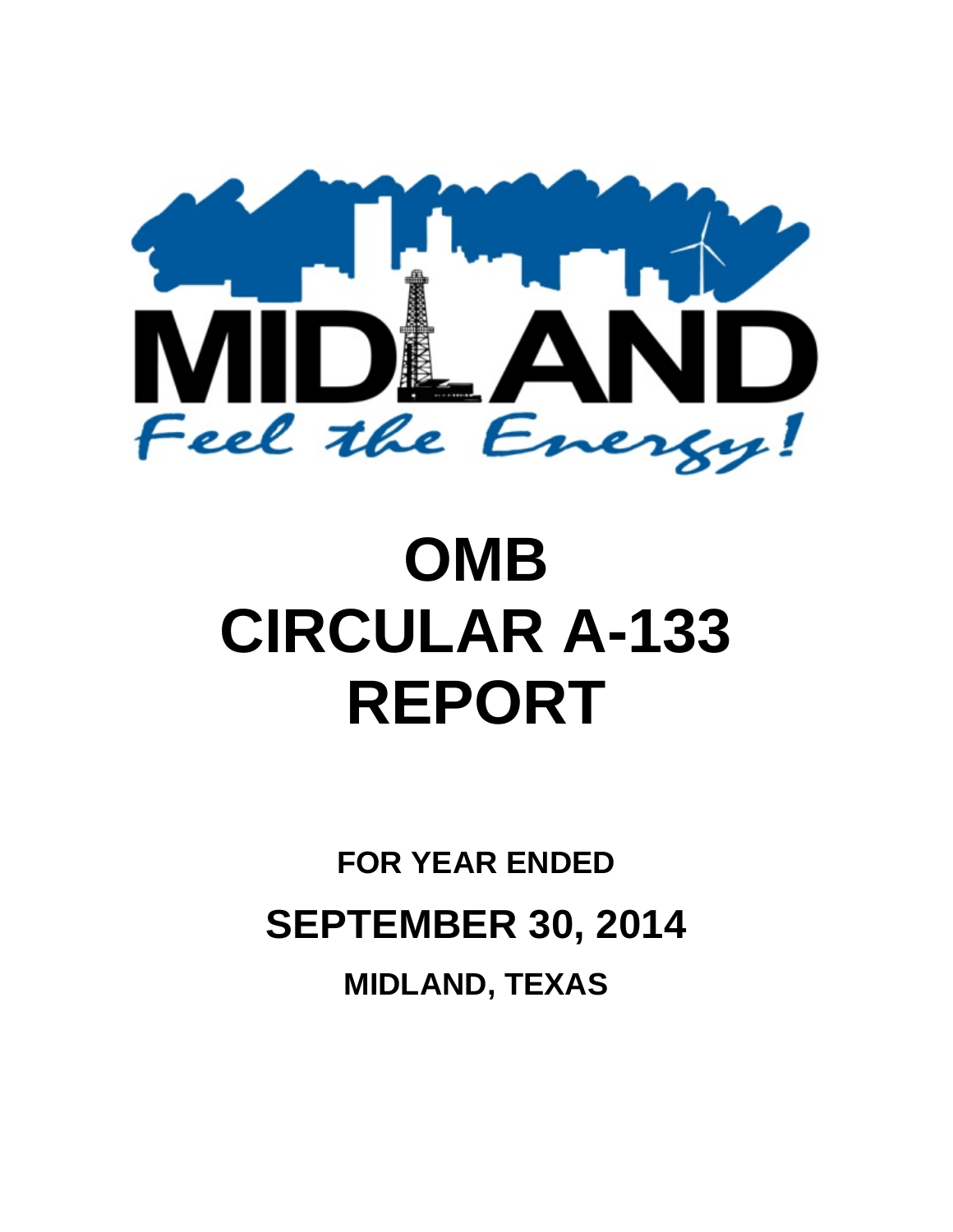### CITY OF MIDLAND, TEXAS

OMB CIRCULAR A-133 REPORTS

FISCAL YEAR ENDED SEPTEMBER 30, 2014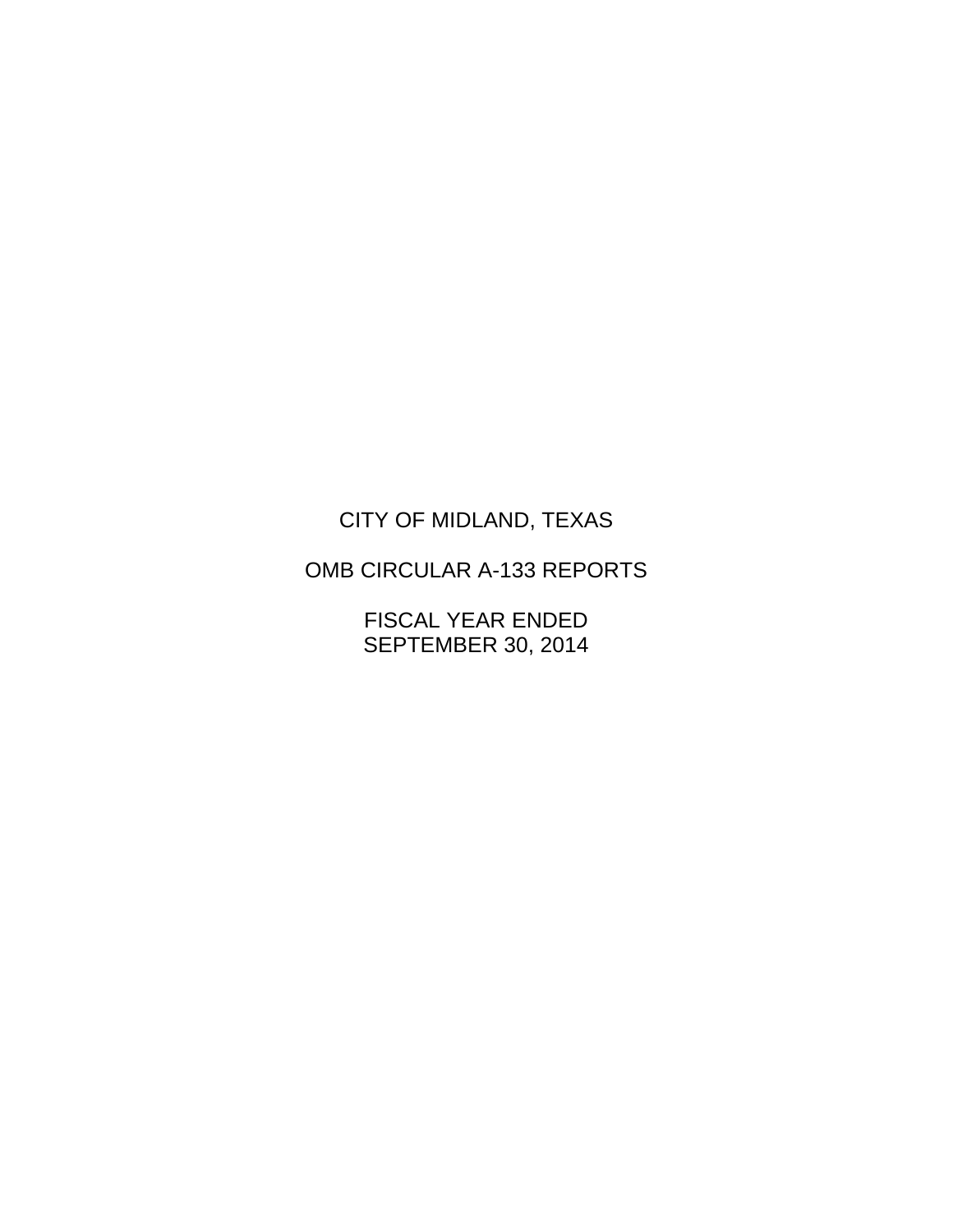#### CITY OF MIDLAND, TEXAS OMB CIRCULAR A-133 REPORT YEAR ENDED SEPTEMBER 30, 2014

### TABLE OF CONTENTS

|                                                                                                                                                                                                                                      | Page |
|--------------------------------------------------------------------------------------------------------------------------------------------------------------------------------------------------------------------------------------|------|
| Schedule of Expenditures of Federal Awards for the Year                                                                                                                                                                              |      |
|                                                                                                                                                                                                                                      |      |
| Independent Auditors' Report on Internal Control Over<br>Financial Reporting and on Compliance and Other<br>Matters Based on an Audit of Basic Financial Statements<br>Performed in Accordance with Government Auditing<br>Standards | 一    |
| Independent Auditors' Report on Compliance for Each Major Program;<br>Report on Internal Control over Compliance: and Report on Schedule of<br>Expenditures of Federal Awards Required by OMB Circular, Audits of States,            |      |
|                                                                                                                                                                                                                                      |      |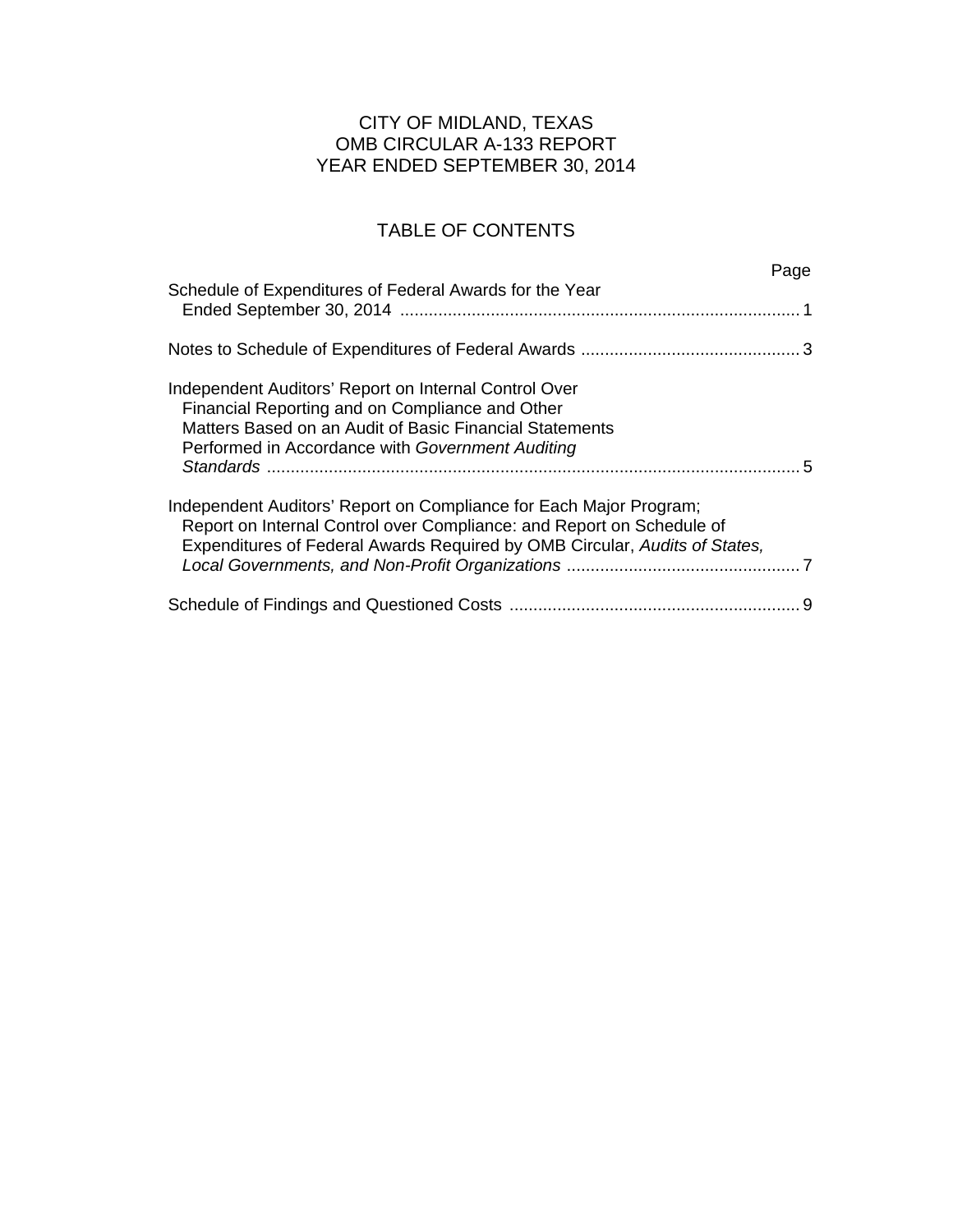#### CITY OF MIDLAND, TEXAS Schedule of Expenditures of Federal Awards For the Year Ended September 30, 2014

|                                                                           |             |                         | Total               |              |
|---------------------------------------------------------------------------|-------------|-------------------------|---------------------|--------------|
| Federal Grantor/Pass-Through Grantor/                                     | <b>CFDA</b> | Pass-Through            | Program or          |              |
| Program Title                                                             | Number      | <b>Grantor's Number</b> | <b>Award Amount</b> | Expenditures |
| U.S. Department of Housing and Urban Development                          |             |                         |                     |              |
| Direct Programs:                                                          |             |                         |                     |              |
| <b>Community Development Block Grants/Entitlement Grants</b>              | 14.218      | N/A                     | 830,012             |              |
| <b>Community Development Block Grants/Entitlement Grants</b>              | 14.218      | N/A                     | 699.035             | 308,949      |
| <b>Community Development Block Grants/Entitlement Grants</b>              | 14.218      | N/A                     | 743,626             | 414,267      |
|                                                                           |             | Subtotal 14.218         | 2,272,673           | 723,216      |
|                                                                           |             |                         |                     |              |
|                                                                           | 14.251      | N/A                     |                     |              |
| Economic Development Initiative-Special Projects Grant                    |             |                         | 190,000             |              |
|                                                                           |             | Subtotal 14.251         | 190,000             |              |
| Total U.S. Department of Housing and Urban Development<br>Direct Programs |             |                         | 2,462,673           | 723,216      |
| Pass - Through Texas Department of Housing and Community Affairs          |             |                         |                     |              |
| <b>HOME Program</b>                                                       |             |                         |                     |              |
| HOME Investment Partnerships Program                                      | 14.239      | M-12-SG-48-0100         | 41,600              |              |
| <b>HOME Investment Partnerships Program</b>                               | 14.239      | M-12-SG-48-0100         | 249,600             | 80,000       |
|                                                                           |             | Subtotal 14.239         | 291,200             | 80,000       |
| Total U.S. Department of Housing and Urban Development Direct             |             |                         |                     |              |
| and Pass-Through Programs                                                 |             |                         | 2,753,873           | 803,216      |
| U.S. Department of Justice                                                |             |                         |                     |              |
| Direct Programs:                                                          |             |                         |                     |              |
| Bulletproof Vest Partnership Program                                      | 16.607      | N/A                     | 9,914               | 9,425        |
|                                                                           |             |                         |                     |              |
| <b>Bulletproof Vest Partnership Program</b>                               | 16.607      | N/A                     | 8,584               | 637          |
|                                                                           |             | Subtotal 16.607         | 18,498              | 10,062       |
| Justice Assistance Grant 2011                                             | 16.738      | N/A                     | 36,290              |              |
| Justice Assistance Grant 2012                                             | 16.738      | N/A                     | 31,908              | 12,812       |
|                                                                           |             |                         |                     |              |
| Justice Assistance Grant 2013                                             | 16.738      | N/A                     | 29,554              | 11,822       |
| Justice Assistance Grant 2014                                             | 16.738      | N/A                     | 31,422              |              |
|                                                                           |             | Subtotal 16.738         | 129,174             | 24,634       |
| Equitable Sharing Program (Federal Seizure Fund)                          | 16.922      | N/A                     | 272,990             | 23,184       |
|                                                                           |             | Subtotal 16.922         | 272,990             | 23,184       |
|                                                                           |             |                         |                     |              |
| <b>Congressionally Recommended Awards</b>                                 | 16.753      | N/A                     | 325,000             |              |
|                                                                           |             | Subtotal 16.753         | 325,000             |              |
|                                                                           |             |                         |                     |              |
| Total U.S. Department of Justice Direct Programs                          |             |                         | 745,662             | 57,880       |
| <b>Federal Aviation Administration</b>                                    |             |                         |                     |              |
| Direct Programs:                                                          |             |                         |                     |              |
| Project No. 3-48-0150-050-10                                              | 20.106      | N/A                     | 3,587,833           |              |
| <b>Terminal Rehabilitation</b>                                            |             |                         |                     |              |
| Northwest Taxilane Extension                                              |             |                         |                     |              |
| Runway 4/22 & 16L34R Rehabilitation                                       |             |                         |                     |              |
| Project No. 3-48-0150-052-11                                              | 20.106      | N/A                     | 7,543,382           |              |
| Rehabilitate Taxiway System                                               |             |                         |                     |              |
| <b>Executive Apron Reconstruction</b>                                     |             |                         |                     |              |
| Project No. 3-48-0150-053-12                                              | 20.106      | N/A                     | 2,936,724           | 192,191      |
| Executive Apron Reconstruction Area B                                     |             |                         |                     |              |
| Project No. 3-48-0150-054-13                                              | 20.106      | N/A                     | 3,404,500           | 1,892,075    |
| Rehab Emergency Perimeter Road and Access Gates                           |             |                         |                     |              |
| Northwest Taxilane Extension                                              |             |                         |                     |              |
| Airfield Security Access Control Upgrade                                  |             |                         |                     |              |
| Construct Runway 16R Run Up Apron                                         |             |                         |                     |              |
| Wildlife Hazard Management Plan                                           |             |                         |                     |              |
| Aifield Lighting Cabling Replacement & Airfield Signage                   |             |                         |                     |              |
| Rehab Entrance Road Pavement and Guidance Signage                         |             |                         |                     |              |
| <b>Total Federal Aviation Administration Direct Programs</b>              |             | Subtotal 20.106         | 17,472,439          | 2,084,266    |
|                                                                           |             |                         |                     |              |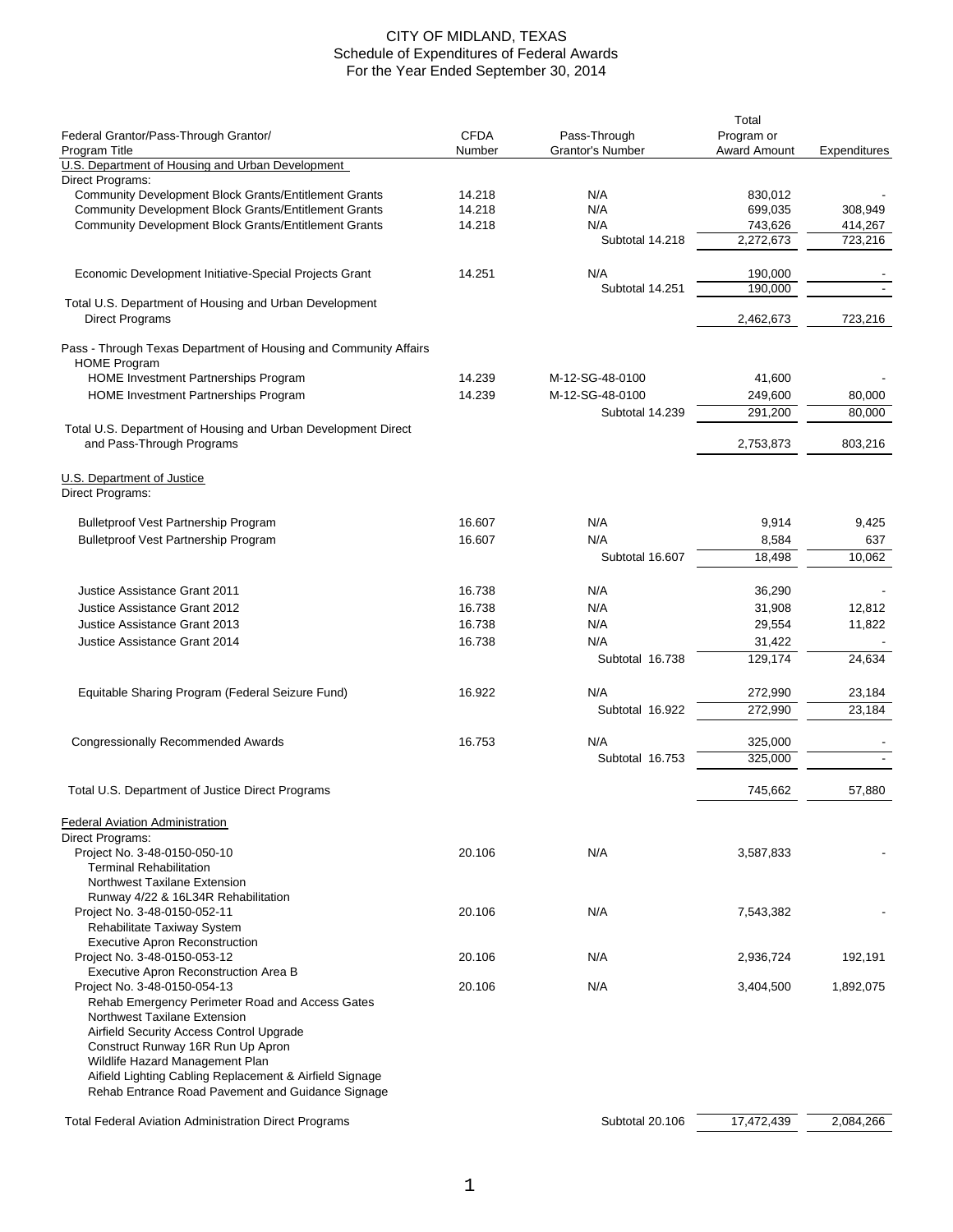#### CITY OF MIDLAND, TEXAS Schedule of Expenditures of Federal Awards For the Year Ended September 30, 2014

| Federal Grantor/Pass-Through Grantor/                                                                    | <b>CFDA</b> | Pass-Through            | Total<br>Program or |              |
|----------------------------------------------------------------------------------------------------------|-------------|-------------------------|---------------------|--------------|
| Program Title                                                                                            | Number      | <b>Grantor's Number</b> | Award Amount        | Expenditures |
| Pass-through Texas Department<br>of Transportation:                                                      |             |                         |                     |              |
| State and Community Highway Safety                                                                       | 20.600      | 2014-Midland-S-1YG-0026 | 34,100              | 12,707       |
|                                                                                                          |             | Subtotal 20.600         | 34,100              | 12,707       |
| Total U.S. Department of Transportation Pass-Through Programs                                            |             |                         | 34,100              | 12,707       |
| Total U.S. Department of Transportation Direct and Pass-Through Programs                                 |             |                         | 34,100              | 12,707       |
| U.S. Department of Health and Human Services<br>Pass - Through Texas Department of State Health Services |             |                         |                     |              |
| Public Health Emergency Preparedness                                                                     | 93.069      | 2014-001271-00          | 111,900             | 91,925       |
| <b>Public Health Emergency Preparedness</b>                                                              | 93.069      | 2015-001271-00          | 111,045             | 7,218        |
|                                                                                                          |             | Subtotal 93.069         | 222,945             | 99.143       |
| <b>Immunization Grants</b>                                                                               | 93.268      | 2014-001273-00          | 66,899              | 79,864       |
| <b>Immunization Grants</b>                                                                               | 93.268      | 2015-001273-00          | 66,899              | 8,892        |
| Immunization Grants-Refugee                                                                              | 93.268      | 2014-001299-00          | 19,789              | 19,069       |
| Immunization Grants-Refugee                                                                              | 93.268      | 2015-001299-00          | 27,559              | 944          |
|                                                                                                          |             | Subtotal 93.268         | 181,146             | 108.769      |
| Total U.S. Department of Health and Human Services<br>Pass-Through Programs                              |             |                         | 404,091             | 207,912      |
| Federal Medicaid program<br>Pass - Through Texas Health and Human Services Commission                    |             |                         |                     |              |
| Medicaid Administrative Claiming                                                                         | 93.775      | 529-13-0033-00001       |                     | 35,120       |
|                                                                                                          |             | Subtotal 93.775         |                     | 35,120       |
| Total Federal Medicaid program<br>Pass - Through Programs                                                |             |                         |                     | 35,120       |
| Executive Office of the President                                                                        |             |                         |                     |              |
| High Intensity Drug Trafficking Areas (HIDTA) 2012                                                       | 95.001      | N/A                     | 190,714             | 93,303       |
| High Intensity Drug Trafficking Areas (HIDTA) 2013                                                       | 95.001      | N/A                     | 155,832             | 92,233       |
| High Intensity Drug Trafficking Areas (HIDTA) 2014                                                       | 95.001      | N/A                     | 160,400             |              |
|                                                                                                          |             | Subtotal 95.001         | 506,946             | 185,536      |
| <b>Federal Emergency Management Agency</b><br>Pass-through State Department<br>of Public Safety:         |             |                         |                     |              |
| Emergency Management Performance Grant                                                                   | 97.042      | 14TX-EMPG-0763          | 64,737              | 33,900       |
| Assistance to Firefighters Grant 2012                                                                    | 97.044      | EMW-2012-FO-06522       | 50,000              | 40,000       |
| Total Federal Emergency Management Pass-Through Programs                                                 |             |                         | 114,737             | 73,900       |
| <b>Total Federal Expenditures</b>                                                                        |             |                         | \$<br>22,031,848    | \$3,460,537  |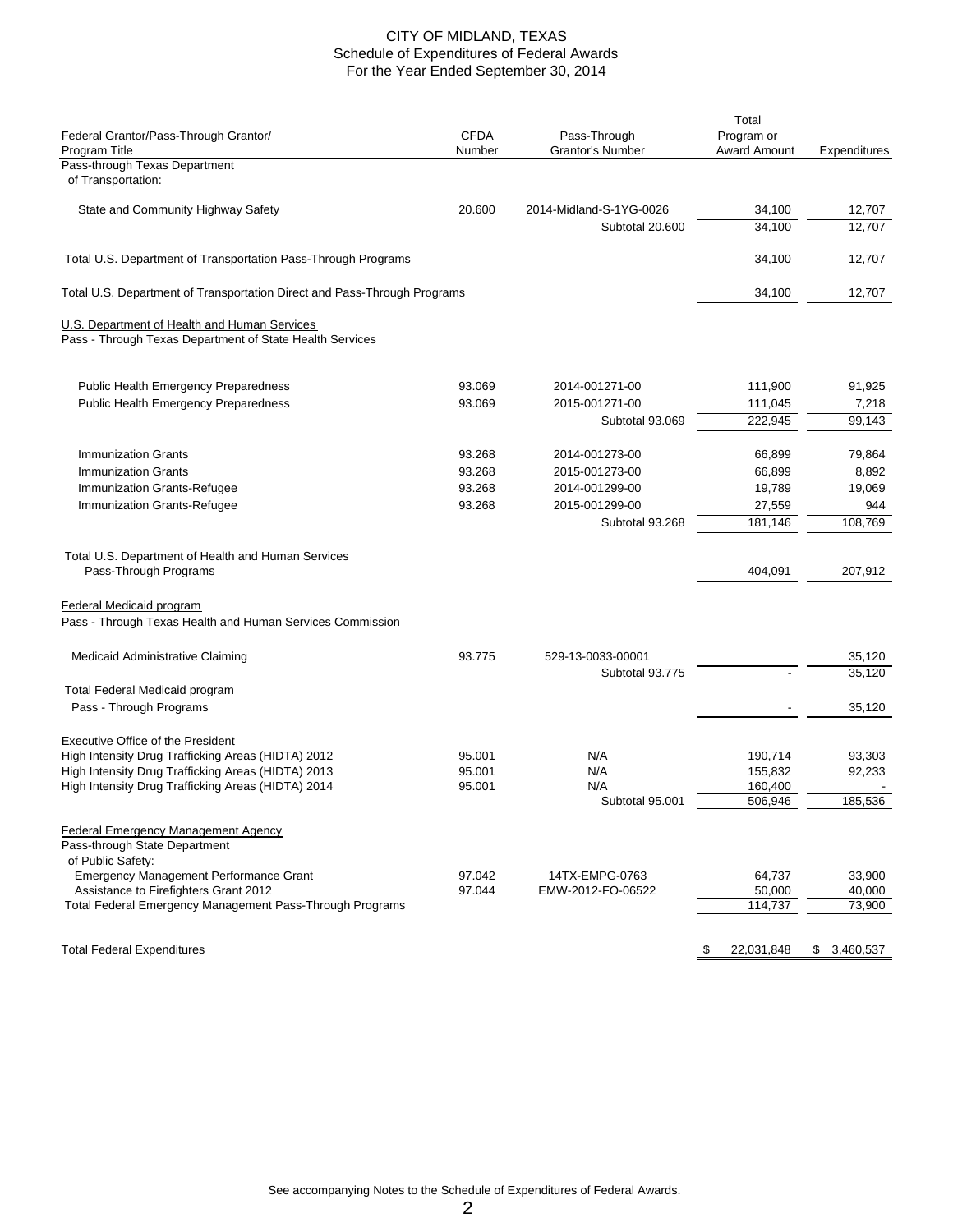#### **CITY OF MIDLAND, TEXAS NOTES TO SCHEDULE OF EXPENDITURES OF FEDERAL AWARDS**

#### **SEPTEMBER 30, 2014**

- 1. **General**. The accompanying Schedule of Expenditures of Federal Awards presents the activity of all federal award programs of the City of Midland, Texas. The City of Midland reporting entity is defined in Note 1 to the City's basic financial statements. Federal awards received directly from federal agencies and federal awards passed through other government agencies are included on the schedule. Grant expenditures that exceed the program or award amount for a grant include expenditures incurred as a result of program income generated by the program.
- 2. **Basis of Accounting**. The accompanying Schedule of Expenditures of Federal Awards is presented using the modified accrual basis of accounting, except for the Airport Improvement Program which is accounted for using the accrual basis of accounting. Both basis of accounting are described in Note 1 to the City's basic financial statements.
- 3. **Relationship to Basic Financial Statements**. A reconciliation of Federal expenditures as reported as intergovernmental revenue in the City's basic financial statements and the accompanying Schedule of Expenditures of Federal Awards is presented below:

| <b>General Fund:</b>                                  |            |                    |
|-------------------------------------------------------|------------|--------------------|
| Amount per City's basic financial statements          | \$859,928  |                    |
| Plus: Health program income                           | 24,629     |                    |
| Adjustments to prior year accruals                    | 7,170      |                    |
| Less: State awards                                    | (228, 186) |                    |
| Non-grant intergovernmental revenue                   | (53, 304)  |                    |
| <b>Total General Fund</b>                             |            | 605,237            |
| <b>Special Revenue Funds:</b>                         |            |                    |
| <b>Community Development Fund</b>                     | 526,700    |                    |
| Plus: Program income                                  | 196,516    |                    |
| Less: Adjustment to accrual                           | O          |                    |
|                                                       |            | 723,216            |
| Department of Justice Grant Fund                      | 24,620     |                    |
| Plus: Interest earnings expended                      | 14         |                    |
|                                                       |            | 24,634             |
| <b>Federal Police Special Purposes Fund</b>           |            | 23,184             |
| Enterprise Fund:                                      |            |                    |
| <b>Airport Fund</b>                                   |            | 2,084,266          |
| Amount per Schedule of Expenditures of Federal Awards |            | <u>\$3,460,537</u> |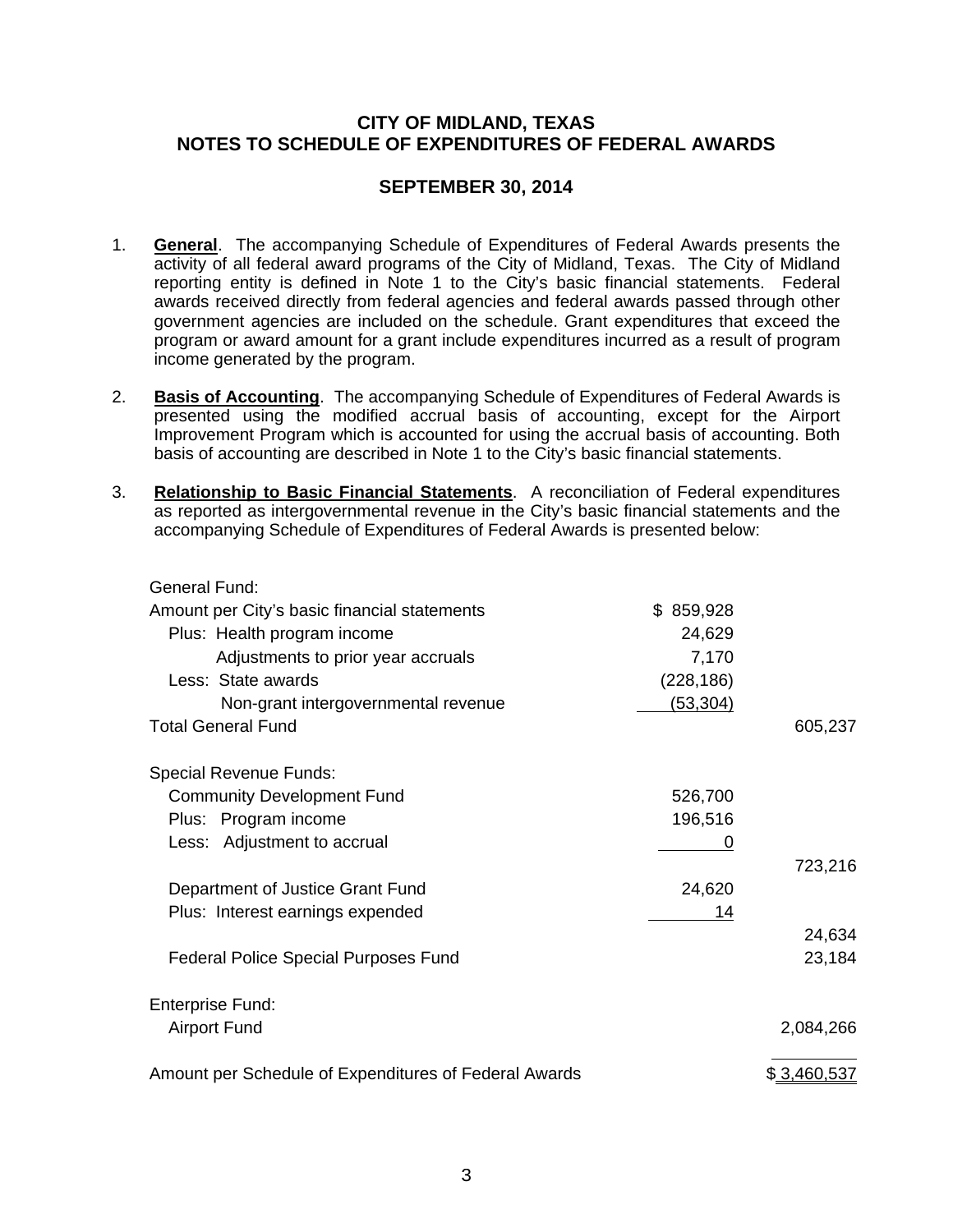#### **CITY OF MIDLAND, TEXAS NOTES TO SCHEDULE OF EXPENDITURES OF FEDERAL AWARDS**

#### **SEPTEMBER 30, 2014**

- 4. **Relationship to Federal Financial Reports**. Amounts reported in the accompanying schedule agree with the amounts reported in the related Federal financial reports except for Federal Aviation Administration (FAA) programs which are reported on a cash basis.
- 5. **Subrecipients**. Of the federal expenditures presented in the schedule, the City provided federal awards to subrecipients as follows:

|                                            |               |   | Amount               |
|--------------------------------------------|---------------|---|----------------------|
|                                            | CFDA          |   | Provided to          |
| Program Title                              | <b>Number</b> |   | <b>Subrecipients</b> |
| <b>Community Development Block Grant -</b> |               |   |                      |
| <b>Entitlement Grants</b>                  | 14.218        | S | 75.000               |

6. **Loan and Loan Guarantee Programs**. OMB Circular A-133, Subpart B, §310(b) (6) requires that loans or loan guarantees outstanding at year-end be included in either the schedule or a note to the schedule. Loans and loan guarantees outstanding at September 30, 2014, are described below. The City acts in an administrative capacity for the distribution and collection of these Community Development funds and has no ownership interest. Consequently, these loans are not reported in the City's basic financial statements. Loan Balances

| Loan Program                                             | <b>CFDA</b><br>Number | Loan Balances<br>Outstanding at<br>September 30, 2014 |
|----------------------------------------------------------|-----------------------|-------------------------------------------------------|
| Owner Occupied Housing Assistance Program<br>(OHAP) Loan | 14.218                | 970,135<br>S                                          |
| <b>OHAP Forgivable Loan Balances</b>                     | 14.218                | 703,588                                               |
| Total Loan Program                                       |                       | 1,673,723<br>S.                                       |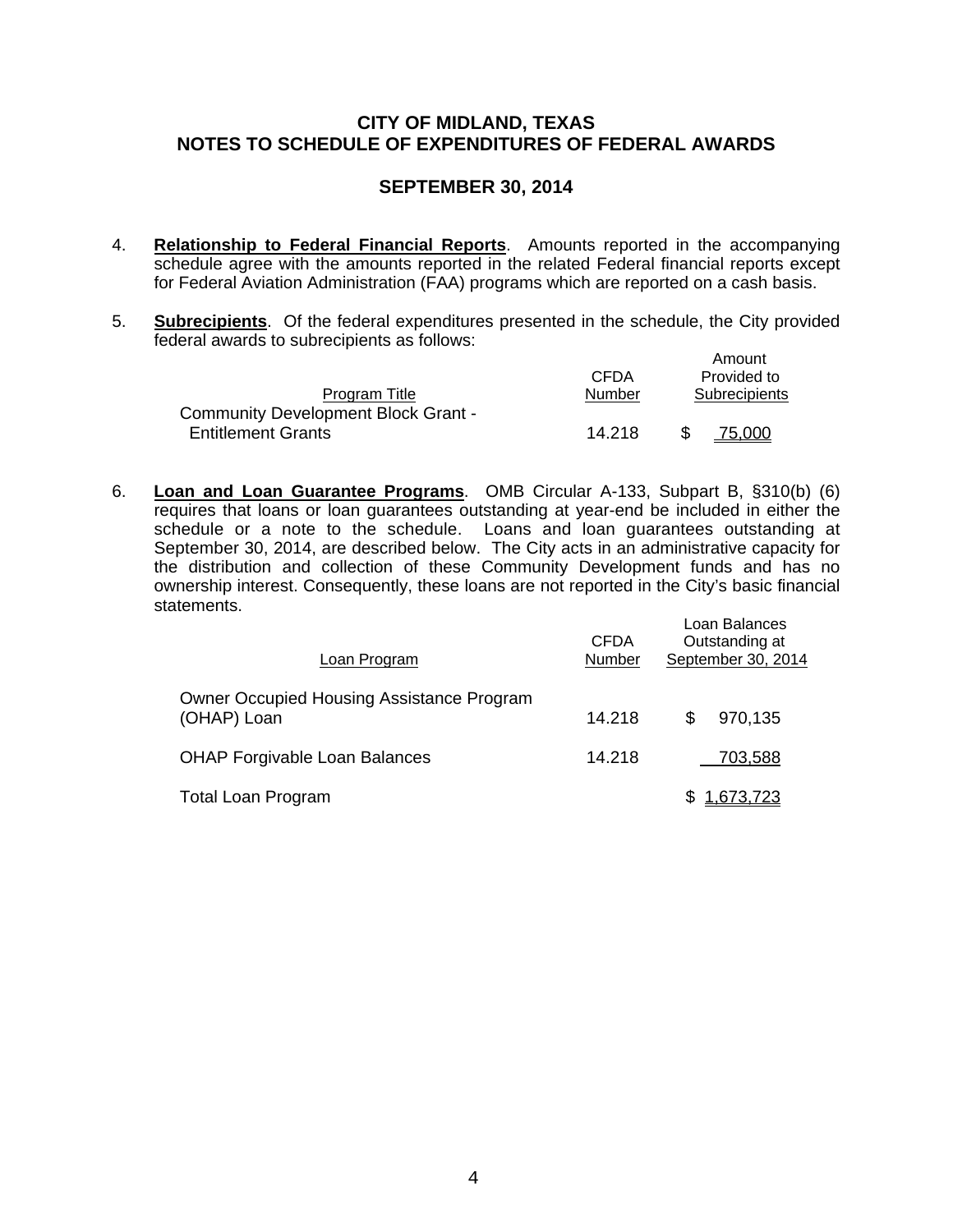

**KPMG LLP**  Suite 3100 717 North Harwood Street Dallas, TX 75201-6585

#### **Independent Auditors' Report on Internal Control over Financial Reporting and on Compliance and Other Matters Based on an Audit of Financial Statements Performed in Accordance with**  *Government Auditing Standards*

The Honorable Mayor, City Council, and City Manager City of Midland, Texas:

We have audited, in accordance with the auditing standards generally accepted in the United States of America and the standards applicable to financial audits contained in *Government Auditing Standards* issued by the Comptroller General of the United States, the financial statements of the governmental activities, the business-type activities, each major fund, and the aggregate remaining fund information of the City of Midland (the City), as of and for the year ended September 30, 2014, and the related notes to the financial statements, which collectively comprise the City's basic financial statements, and have issued our report thereon dated March 20, 2015. We audited separately the financial statements of the Midland Development Corporation (MDC) and the Midland Football/Soccer and Baseball Complex Development Corporation (SCDC) as of and for the year ended September 30, 2014, which represent all of the assets, net assets, and revenues of the aggregate discretely presented component units. Please refer to our separate reports dated March 20, 2015 for the aggregate discretely presented component units' Independent Auditors' Report on Internal Control over Financial Reporting and on Compliance and Other Matters Based on an Audit of Financial Statements Performed in Accordance with *Government Auditing Standards.*

#### **Internal Control over Financial Reporting**

In planning and performing our audit of the financial statements, we considered the City's internal control over financial reporting (internal control) to determine the audit procedures that are appropriate in the circumstances for the purpose of expressing our opinions on the financial statements, but not for the purpose of expressing an opinion on the effectiveness of the City's internal control. Accordingly, we do not express an opinion on the effectiveness of the City's internal control.

A deficiency in internal control exists when the design or operation of a control does not allow management or employees, in the normal course of performing their assigned functions, to prevent, or detect and correct, misstatements on a timely basis. A material weakness is a deficiency, or combination of deficiencies, in internal control, such that there is a reasonable possibility that a material misstatement of the entity's financial statements will not be prevented, or detected and corrected on a timely basis. A significant deficiency is a deficiency, or a combination of deficiencies, in internal control that is less severe than a material weakness, yet important enough to merit attention by those charged with governance.

Our consideration of internal control was for the limited purpose described in the first paragraph of this section and was not designed to identify all deficiencies in internal control that might be material weaknesses or significant deficiencies. Given these limitations, during our audit we did not identify any deficiencies in internal control that we consider to be material weaknesses. However, material weaknesses may exist that have not been identified.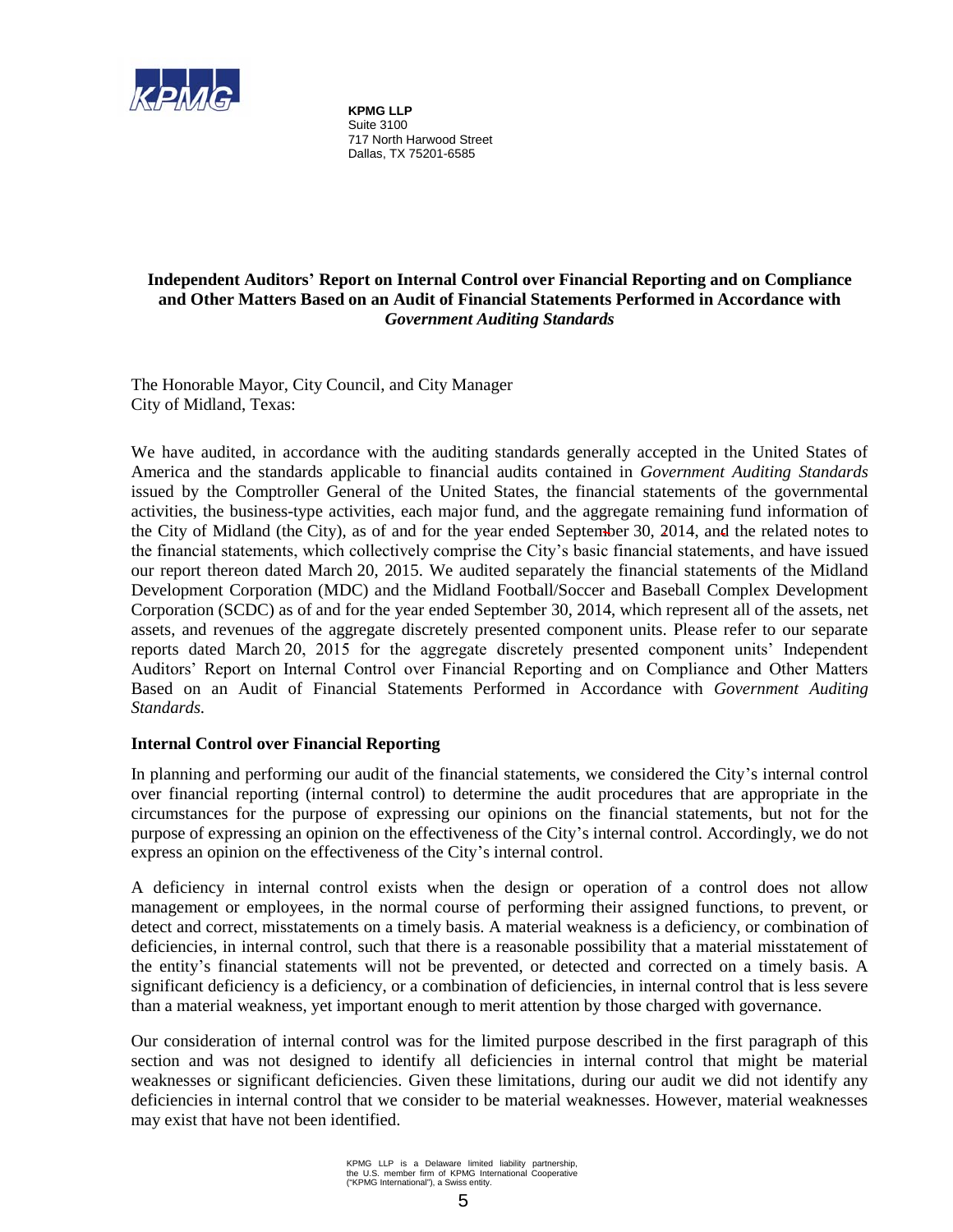

#### **Compliance and Other Matters**

As part of obtaining reasonable assurance about whether the City's financial statements are free from material misstatement, we performed tests of its compliance with certain provisions of laws, regulations, contracts, and grant agreements, noncompliance with which could have a direct and material effect on the determination of financial statement amounts. However, providing an opinion on compliance with those provisions was not an objective of our audit, and accordingly, we do not express such an opinion. The results of our tests disclosed no instances of noncompliance or other matters that are required to be reported under *Government Auditing Standards*.

#### **Purpose of this Report**

The purpose of this report is solely to describe the scope of our testing of internal control and compliance and the results of that testing, and not to provide an opinion on the effectiveness of the City's internal control or on compliance. This report is an integral part of an audit performed in accordance with *Government Auditing Standards* in considering the City's internal control and compliance. Accordingly, this communication is not suitable for any other purpose.

KPMG LLP

Dallas, Texas March 20, 2015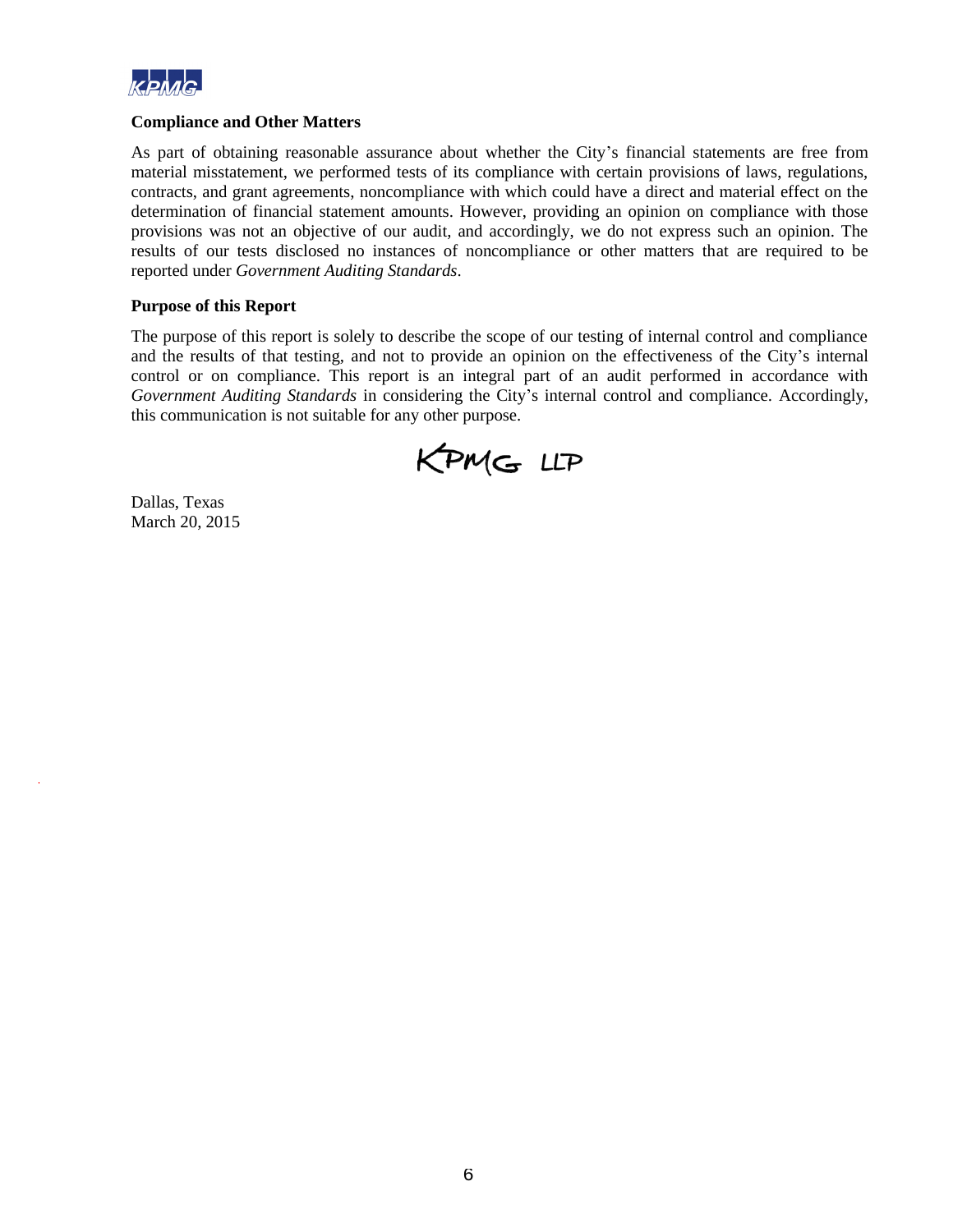

**KPMG LLP**  Suite 3100 717 North Harwood Street Dallas, TX 75201-6585

#### **Independent Auditors' Report on Compliance for Each Major Program; Report on Internal Control over Compliance; and Report on Schedule of Expenditures of Federal Awards Required by OMB Circular A-133,** *Audits of States, Local Governments, and Non-Profit Organizations*

The Honorable Mayor, City Council, and City Manager City of Midland, Texas:

#### **Report on Compliance for Each Major Federal Program**

We have audited the City of Midland, Texas' (the City) compliance with the types of compliance requirements described in the *OMB Circular A-133 Compliance Supplement* that could have a direct and material effect on the City's major federal program for the year ended September 30, 2014. The City's major federal program is identified in the summary of auditor's results section of the accompanying schedule of findings and questioned costs.

#### *Management's Responsibility*

Management is responsible for compliance with the requirements of laws, regulations, contracts, and grants applicable to its federal programs.

#### *Auditors' Responsibility*

Our responsibility is to express an opinion on compliance for the City's major federal program based on our audit of the types of compliance requirements referred to above. We conducted our audit of compliance in accordance with auditing standards generally accepted in the United States of America; the standards applicable to financial audits contained in *Government Auditing Standards*, issued by the Comptroller General of the United States; and OMB Circular A-133, *Audits of States, Local Governments, and Non-Profit Organizations*. Those standards and OMB Circular A-133 require that we plan and perform the audit to obtain reasonable assurance about whether noncompliance with the types of compliance requirements referred to above that could have a direct and material effect on a major federal program occurred. An audit includes examining, on a test basis, evidence about the City's compliance with those requirements and performing such other procedures as we considered necessary in the circumstances.

We believe that our audit provides a reasonable basis for our opinion on compliance for the major federal program. However, our audit does not provide a legal determination of the City's compliance.

#### *Opinion on the Major Federal Program*

In our opinion, the City complied, in all material respects, with the types of compliance requirements referred to above that could have a direct and material effect on its major federal program for the year ended September 30, 2014.

#### **Report on Internal Control over Compliance**

Management of the City is responsible for establishing and maintaining effective internal control over compliance with the types of compliance requirements referred to above. In planning and performing our audit of compliance, we considered the City's internal control over compliance with the types of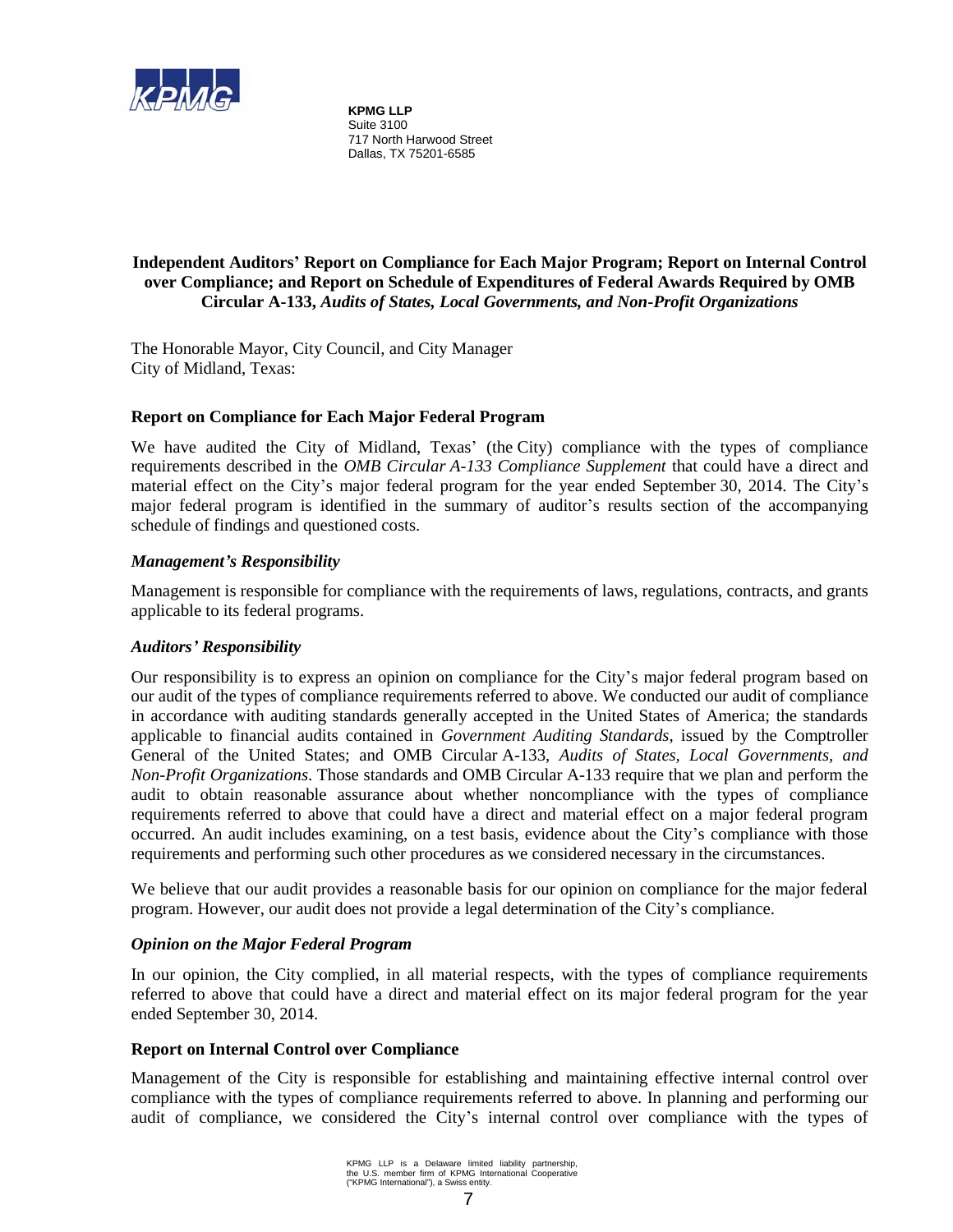

requirements that could have a direct and material effect on its major federal program to determine the auditing procedures that are appropriate in the circumstances for the purpose of expressing an opinion on compliance for its major federal program and to test and report on internal control over compliance in accordance with OMB Circular A-133, but not for the purpose of expressing an opinion on the effectiveness of internal control over compliance. Accordingly, we do not express an opinion on the effectiveness of the City's internal control over compliance.

A deficiency in internal control over compliance exists when the design or operation of a control over compliance does not allow management or employees, in the normal course of performing their assigned functions, to prevent, or detect and correct, noncompliance with a type of compliance requirement of a federal program on a timely basis. A material weakness in internal control over compliance is a deficiency, or combination of deficiencies, in internal control over compliance, such that there is a reasonable possibility that material noncompliance with a type of compliance requirement of a federal program will not be prevented, or detected and corrected, on a timely basis. A significant deficiency in internal control over compliance is a deficiency, or a combination of deficiencies, in internal control over compliance with a type of compliance requirement of a federal program that is less severe than a material weakness in internal control over compliance, yet important enough to merit attention by those charged with governance.

Our consideration of internal control over compliance was for the limited purpose described in the first paragraph of this section and was not designed to identify all deficiencies in internal control over compliance that might be material weaknesses or significant deficiencies. We did not identify any deficiencies in internal control over compliance that we consider to be material weaknesses. However, material weaknesses may exist that have not been identified.

The purpose of this report on internal control over compliance is solely to describe the scope of our testing of internal control over compliance and the results of that testing based on the requirements of OMB Circular A-133. Accordingly, this report is not suitable for any other purpose.

#### **Report on Schedule of Expenditures of Federal Awards Required by OMB Circular A-133**

We have audited the financial statements of the governmental activities, the business-type activities, the aggregate discretely presented component units, each major fund, and the aggregate remaining fund information of the City as of and for the year ended September 30, 2014, and have issued our report thereon dated March 20, 2015, which contained an unmodified opinion on those financial statements. Our audit was conducted for the purpose of forming an opinion on the financial statements as a whole. The accompanying schedule of expenditures of federal awards is presented for purposes of additional analysis as required by OMB Circular A-133 and is not a required part of the financial statements. Such information is the responsibility of management and was derived from and relates directly to the underlying accounting and other records used to prepare the financial statements. The information has been subjected to the auditing procedures applied in the audit of the financial statements and certain additional procedures, including comparing and reconciling such information directly to the underlying accounting and other records used to prepare the financial statements or to the financial statements themselves, and other additional procedures in accordance with auditing standards generally accepted in the United States of America. In our opinion, the schedule of expenditure of federal awards is fairly stated in all material respects in relation to the financial statements as a whole.

KPMG LLP

Dallas, Texas May 4, 2015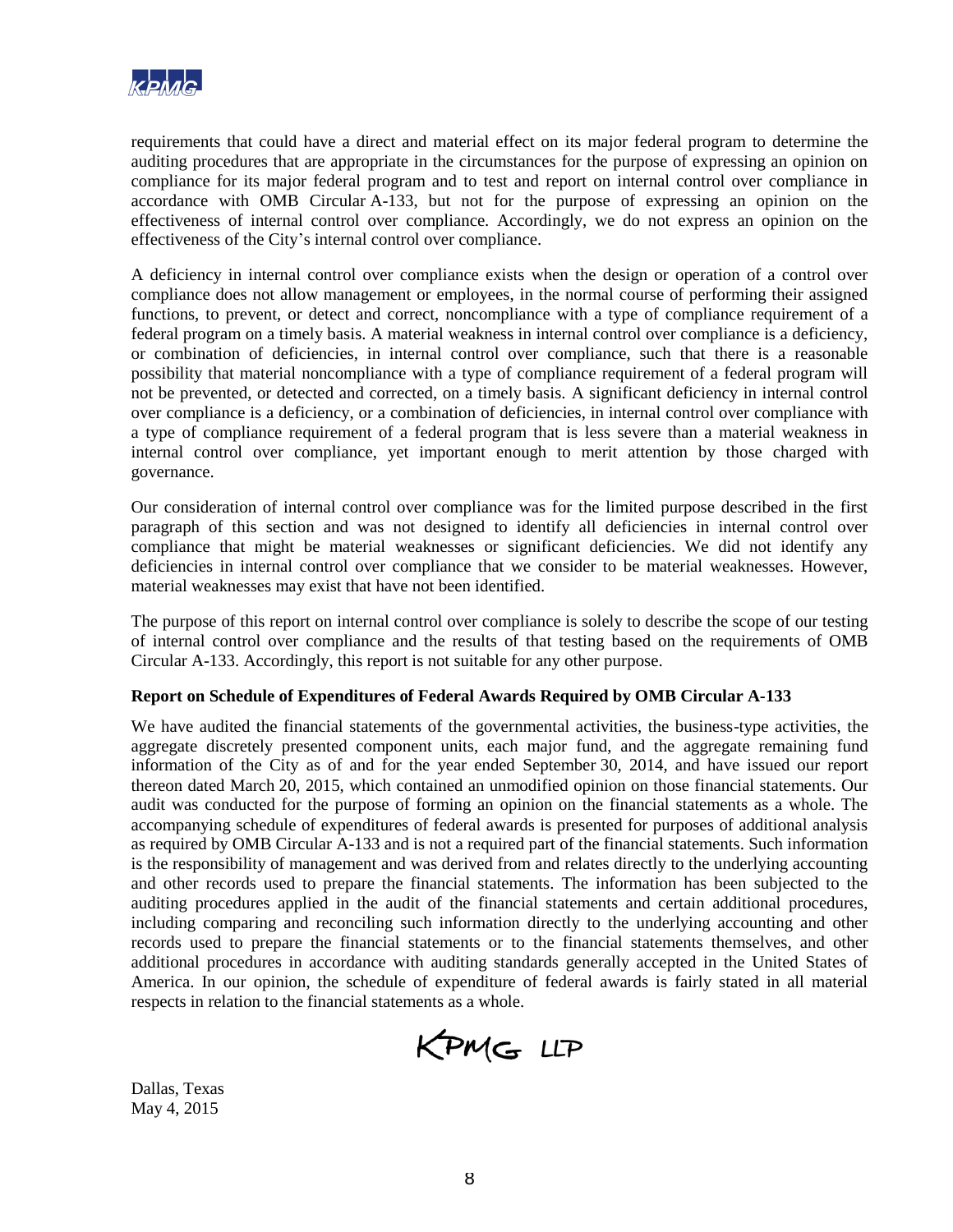## **CITY OF MIDLAND, TEXAS Schedule of Findings and Questioned Costs September 30, 2014**

#### **Section I—Summary of Auditor's Results**

#### **Financial Statements**

Type of auditors' report issued: U**nmodified**

Internal control over financial reporting:

| $\bullet$ | Material weakness(es) identified?                                                                                            |                                    | yes                      |       | $X$ no             |                                        |
|-----------|------------------------------------------------------------------------------------------------------------------------------|------------------------------------|--------------------------|-------|--------------------|----------------------------------------|
|           | Significant deficiency (ies) identified that are<br>not considered to be material weaknesses?                                |                                    | $\rule{1em}{0.15mm}$ yes |       |                    | $\underline{\mathsf{X}}$ none reported |
|           | Noncompliance material to financial statements noted? _______ yes ______X__ no                                               |                                    |                          |       |                    |                                        |
|           | <b>Federal Awards</b>                                                                                                        |                                    |                          |       |                    |                                        |
|           | Internal control over major programs:                                                                                        |                                    |                          |       |                    |                                        |
| $\bullet$ | Material weakness(es) identified?                                                                                            |                                    | $\rule{1em}{0.15mm}$ yes |       | $X_$ no            |                                        |
|           | Significant deficiency (ies) identified that are<br>not considered to be material weakness(es)?                              |                                    |                          | _ yes |                    | $X$ none reported                      |
|           | Type of auditor's report issued on compliance for major program: <b>Unmodified</b>                                           |                                    |                          |       |                    |                                        |
|           | Any audit findings disclosed that are required to be<br>reported in accordance with section 510(a) of OMB<br>Circular A-133? |                                    | $\frac{\ }{\ }$ yes      |       | $X \_$ no          |                                        |
|           | Programs tested as major programs:                                                                                           |                                    |                          |       |                    |                                        |
|           | <b>CFDA Number</b>                                                                                                           | Name of Federal Program or Cluster |                          |       |                    |                                        |
| 20.106    |                                                                                                                              | Airport Improvement Program        |                          |       |                    |                                        |
|           | Dollar threshold used to distinguish between type A and type B programs:                                                     |                                    |                          |       | \$300,000          |                                        |
|           | Auditee qualified as low-risk auditee?                                                                                       |                                    | $\rule{1em}{0.15mm}$ yes |       | $\frac{X}{100}$ no |                                        |

#### **Section II- Financial Statement Findings**

**None Noted**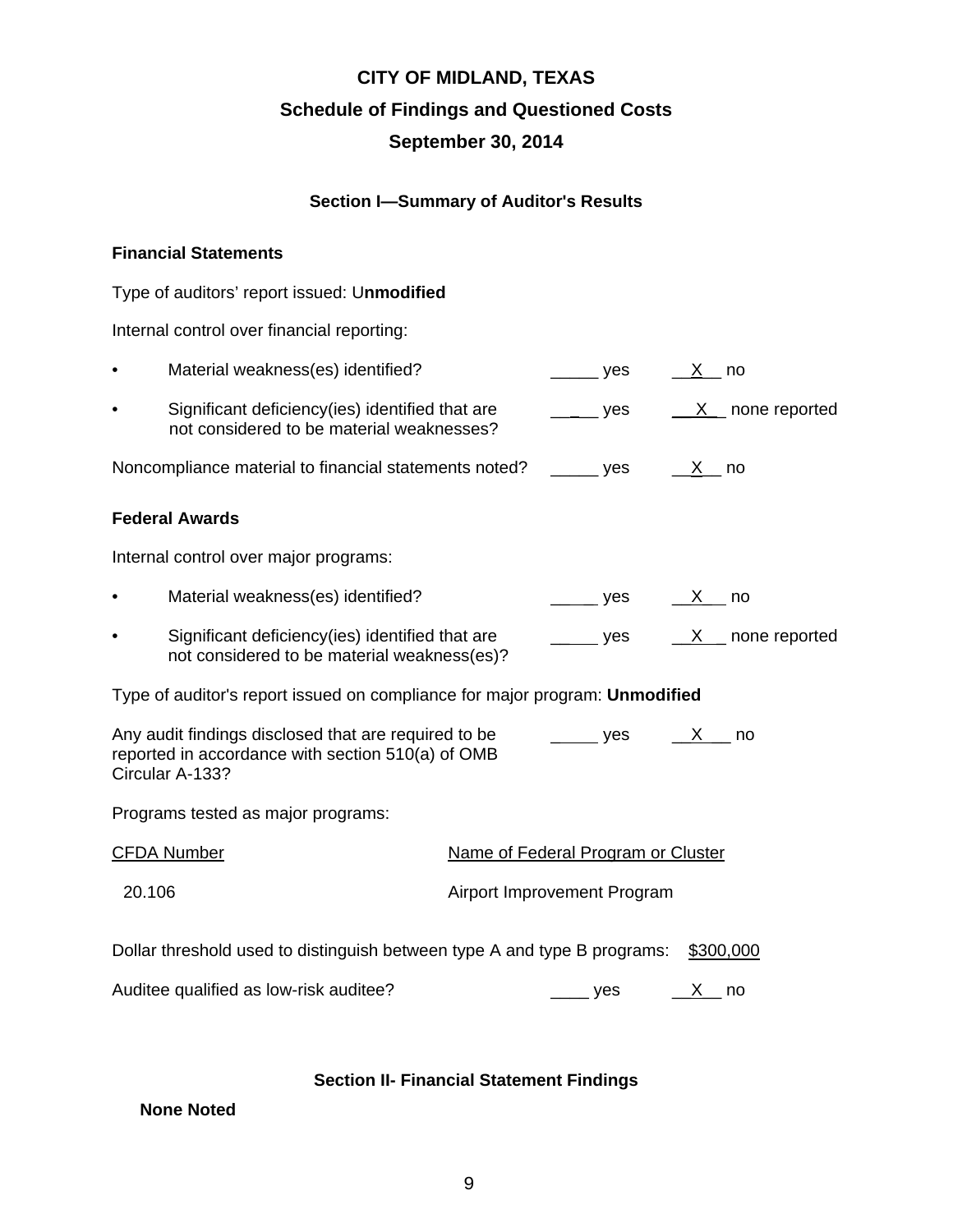**None Noted**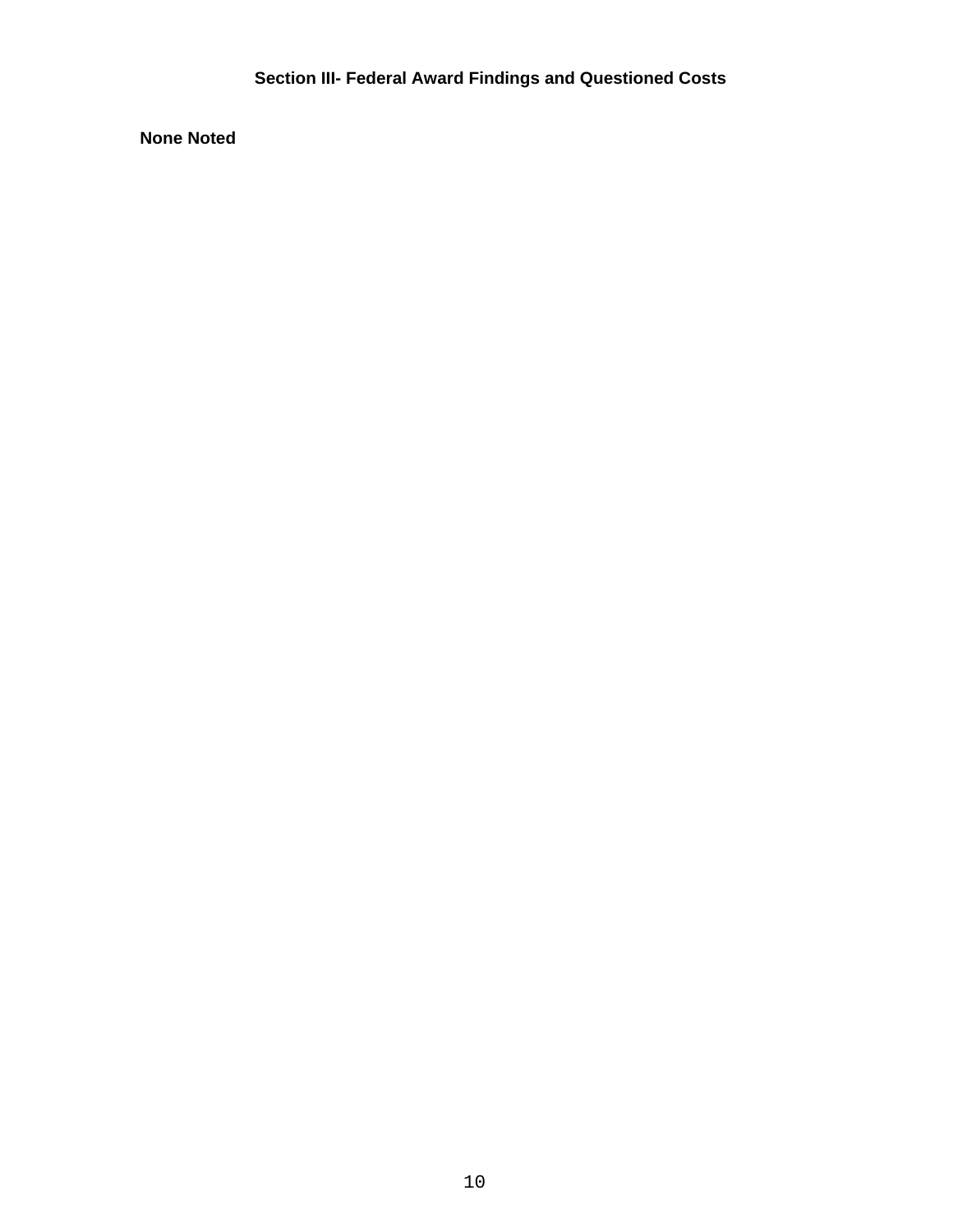## END OF OMB CIRCULAR A-133 REPORT PAMPHLET

# PAGES TO FOLLOW ARE ASSOCIATED DOCUMENTS